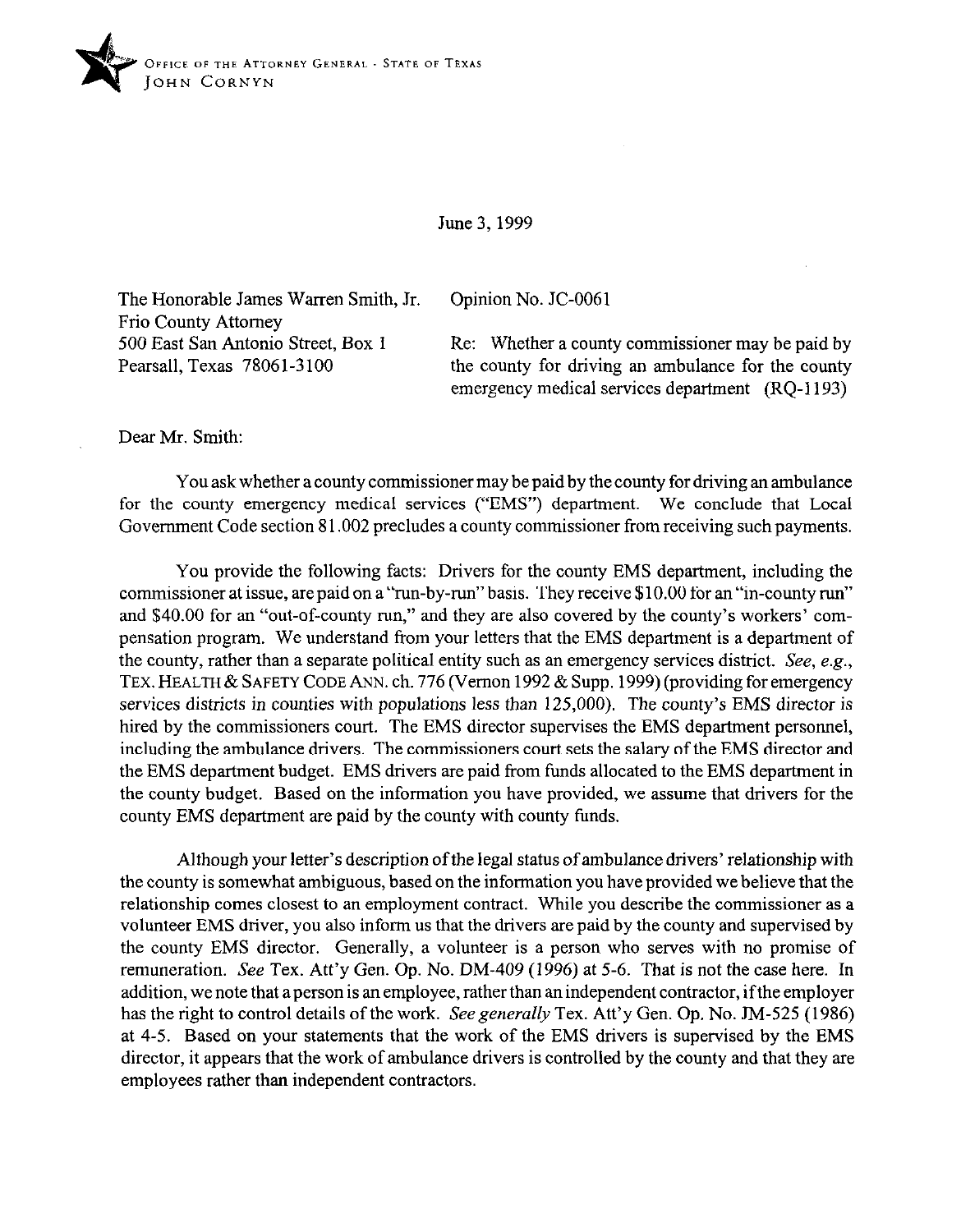You ask whether the commissioner is precluded from being compensated by the county as an EMS driver by the oath of oftice set forth in section 81.002 of the Local Government Code, which provides in pertinent part:

> (a) Before undertaking the duties of the county judge or a county commissioner, a person must take the official oath and swear in writing that the person will not be interested, directly or indirectly, in a contract with or claim against the county except:

(1) a contract or claim expressly authorized by law; or

(2) a warrant issued to the judge or commissioner as a fee of office.

TEX. LOC. GOV'T CODE ANN. § 81.002 (Vernon 1988). Section 81.002 states a strict rule against conflicts ofinterest. It has been partially repealed by Local Government Code chapter 171, *see infru,*  but prior to the partial repeal, it barred county commissioners from having any interest, no matter how small, in a contract with the county. See Tex. Att'y Gen. Op. No. H-624 (1975) (county barred from contracting with a farmers' cooperative in which one commissioner owned a share). This oath of office has been construed to extend to employment contracts and thus precludes a commissioners court from employing its own members. See *Starr County v. Guerru, 297* S.W.2d 379, 380 (Tex. Civ. Ape.-San Antonio 1956, no writ).

Chapter 171 now permits a commissioners court to enter into a contract in which a commissioner is interested if the contract falls within the ambit of that chapter. As this office has explained

> chapter 171 and section 81.002 may be correctly harmonized by reading chapter 171 to authorize a county to enter into contracts or take actions in which a member of the commissioners court is pecuniarily interested to the same extent that other local governmental bodies may take such actions. Thus, if a county commissioner or county judge has a substantial interest in a business entity that will be subject to a vote or decision by the commissioners court, he must file the affidavit required by section 171.004 and abstain from participation in a matter if "action on the matter will have a special economic effect on the business entity that is distinguishable from the effect on the public." Local Gov't Code 5 171.004. Ifhis interest in a business entity is less than a substantial interest, the interested member of the commissioners court may participate in an action affecting the business entity. Chapter 171 creates an exception in the oath required by section 81.002 to the extent that it permits a county judge or county commissioner to have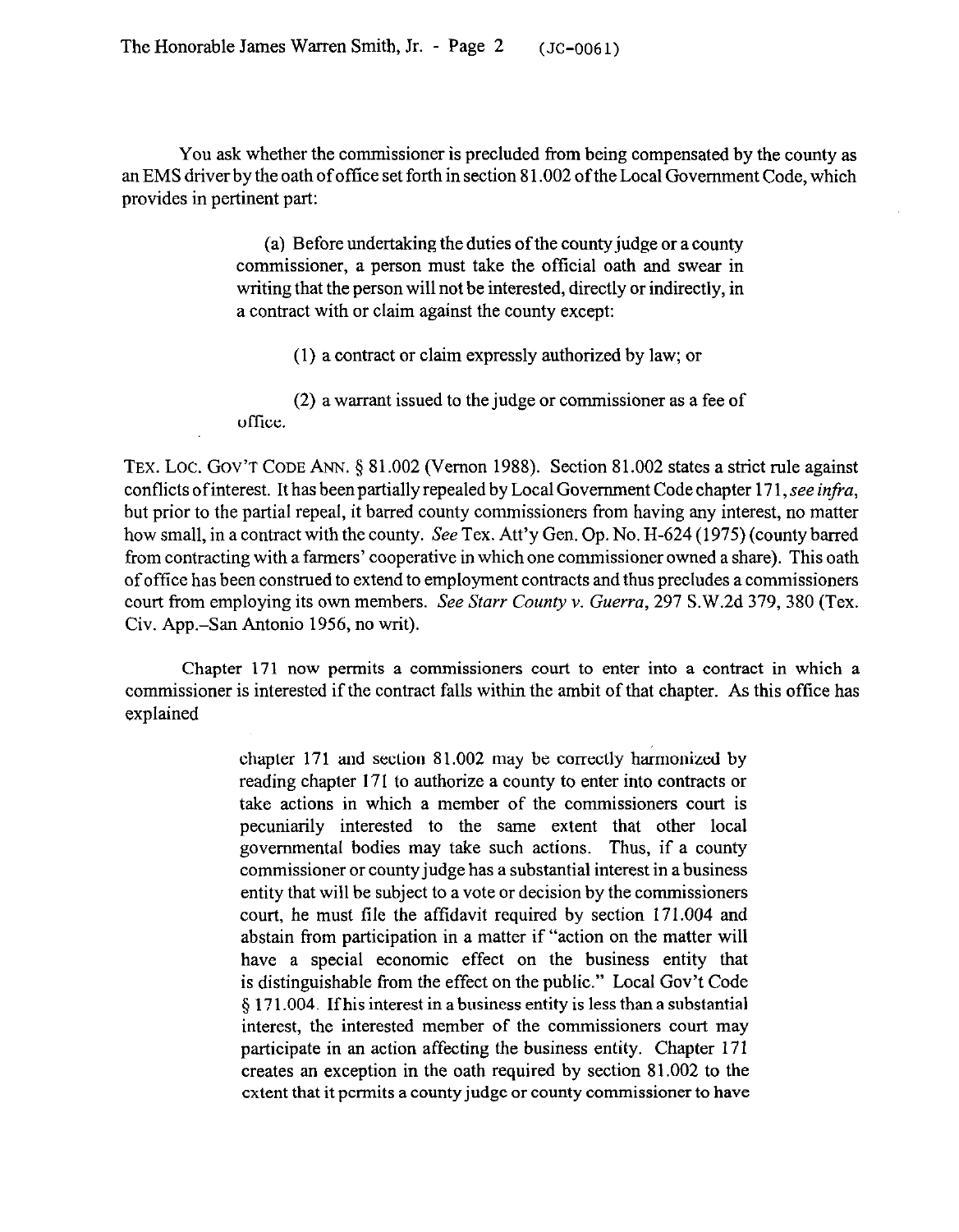a direct or indirect interest in a contract with or claim against the county.

Tex. Att'y Gen. Op. No. DM-279 (1993) at 4.

Again, the oath of office provision precludes a commissioners court from employing its own members because a county employee is "interested, directly or indirectly, in a contract with or claim against the county." TEX. LOC. GOV'T CODE ANN. § 81.02(a) (Vernon 1988); *Starr County*, 297 S. W.2d at 380. Based on the information you have provided, it appears that ambulance drivers, who are employed by the county and paid with county funds, have an interest in a contract or claim against the county.

We do not believe that chapter 171 repeals the oath of office provision in the circumstances you describe. Chapter 171 governs public officers' interests in "real property," which is not relevant here, and "business entities." See TEX. LOC. GOV'T CODE ANN. § 171.004 (Vernon Supp. 1999) (requiring local public official to tile affidavit and abstain from any vote affecting business entity or real property in which official has "a substantial interest"). Local Government Code section 17 1 .001(2) defines the term "business entity" to mean "a sole proprietorship, partnership, firm, corporation, holding company, joint-stock company, receivership, trust, or any other entity recognized by law." *Id.* (Vernon 1988). As this office has previously stated, the phrase "other entity recognized by law" in section 171.001(2) "should be read to refer to private entities organized in a form authorized or recognized by the legislature to carry out purposes similar to the purposes" of the listed entities. Tex. Att'y Gen. Op. No. N-852 (1988) at 4. While this office has concluded that an attorney's law practice, a sole proprietorship, falls within this definition, see Tex. Att'y Gen. LO-94-055, at 4, it has never extended this definition to include a person who is not acting in the capacity of a business or as an independent contractor. The commissioner, in his capacity as ambulance driver for the county EMS department, is clearly not operating as a business entity, nor, you inform us, is he acting as an independent contractor. The county, like other political subdivisions, is not itself a business entity within the meaning of chapter 171. See Tex. Att'y Gen. Op. Nos. DM-267 (1993) (city not "business entity" within meaning of Local Government Code chapter 171), JM-852 (1988) (state university not "business entity" within meaning of Local Government Code chapter 171). Again, based on the information you have provided, it appears that an ambulance driver is a county employee. We do not believe that chapter 171 is intended to permit employment contracts between members of a governing body and the political subdivision they govern.'

In sum, section 81.002 precludes a county commissioner from having an employment relationship with the county. Chapter 171 does not repeal the oath of office provision with respect to employment relationships with the county. We are not aware of any other statutory provision that

<sup>&#</sup>x27;But see 35 DAVID B. BROOKS, COUNTY AND SPECIAL DISTRICT LAW \$ 18.37 (Texas Practice 1989) (suggesting that definition of "business entity" includes "an individual selling property or contracting in his own name").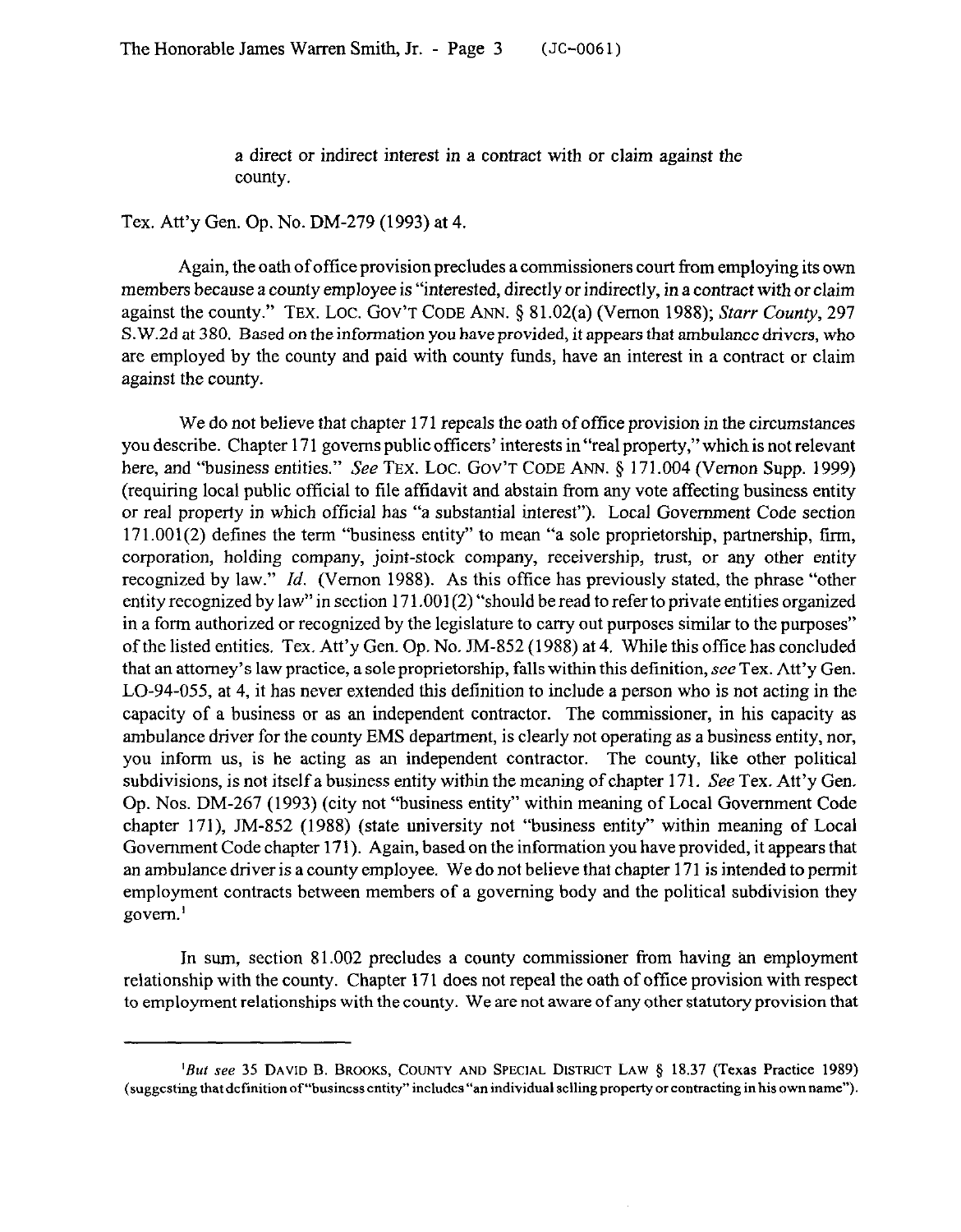would repeal the section 81.002 in the circumstances at issue here.<sup>2</sup> For this reason, we believe that the county commissioner's oath of office precludes the commissioner from receiving the payments you describe.

You also ask whether the commissioner can avoid the effect of section 81.002 by recusing himself from any vote affecting the county EMS department. He cannot. The section 81.002 oath of office incorporates the strict common-law prohibition against conflicts of interest. See Bexar *County Y. Wentworth,* 378 S.W.2d 126 (Tex. Civ. App.-San Antonio 1964, writ ref d n.r.e.). Under the common law, a public officer cannot avoid a conflict of interest by recusing himself. Delta Elec. *Constr. Co. v. CityofSanAntonio,437* S.W,2d602,608-09(Tex. Civ. App.-SanAntonio 1969,writ ref d n.r.e.). Given that the statutory oath of office incorporates the common law, we conclude that a public officer cannot avoid a conflict of interest under section 81.02 by recusing himself.

Given our conclusion that Local Government Code section 8 1.002 precludes the arrangement you describe, we need not address whether the arrangement violates the doctrine of common-law incompatibility prohibition against self-employment. Nor do we address whether workers' compensation coverage alone would create an interest in a contract or claim against the county in violation of section 81.002. See *generally* TEX. LAB. CODE ANN. 5 504.012(a) (Vernon 1996) (authorizing political subdivision to provide workers' compensation for volunteer emergency medical personnel).

<sup>&</sup>lt;sup>2</sup>For a discussion of other enactments that repeal section 81.002 by implication, see Tex. Att'y Gen. Op. No. DM-279 (1993) at 6.